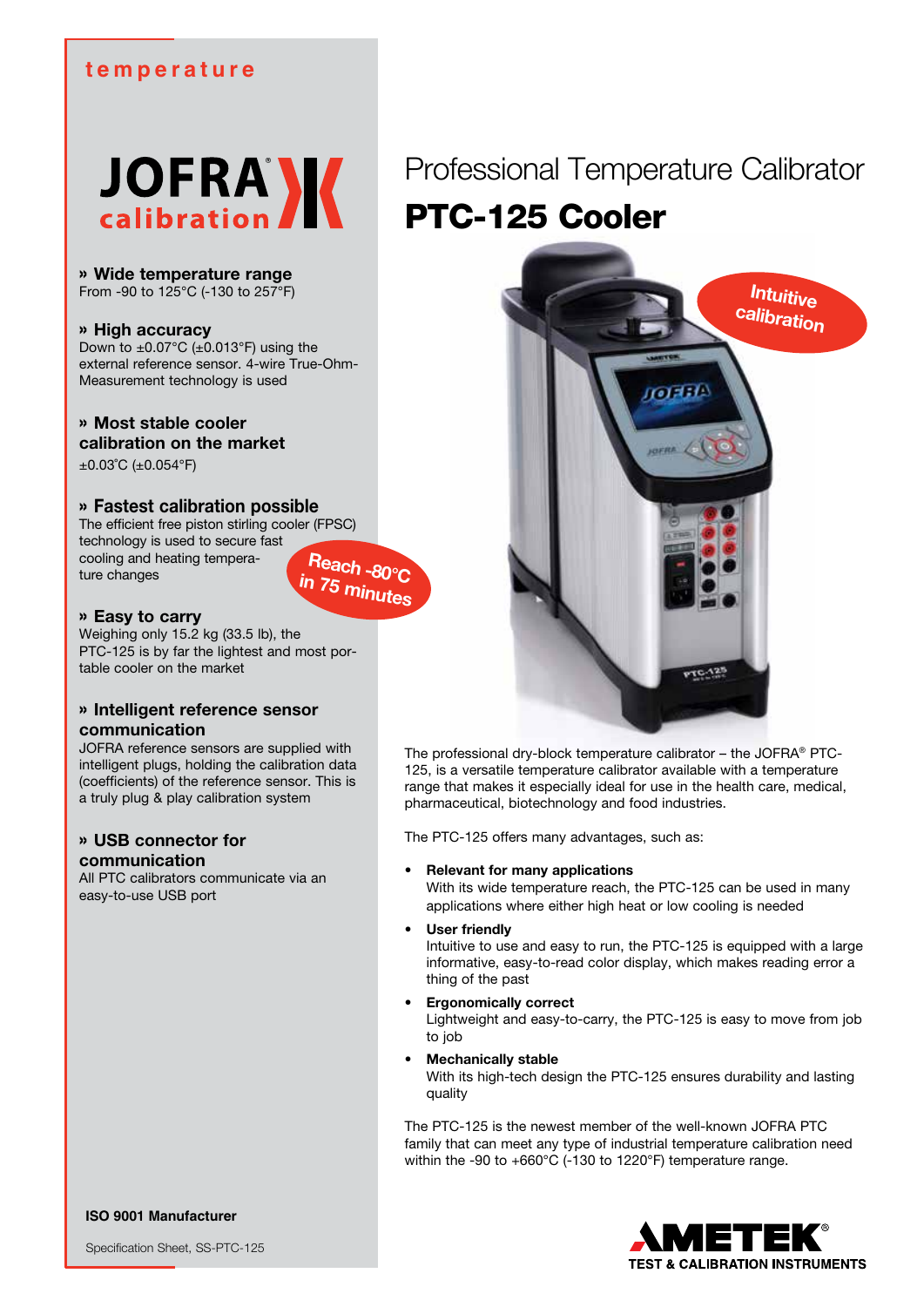

## **Standard features**

## **Great temperature homogeneity**

The PTC series of calibrators provides precision temperature calibration of sensors, whatever the type or format.

The JOFRA PTC-series features our well-known active dualzone heating technology. Each heating zone is independently controlled for precision temperature calibration. The homogeneity in the lower part is close to that of a laboratory liquid bath. The lower zone ensures optimum heat dissipation throughout the entire calibration zone. The upper zone compensates for heat loss from the sensor-under-test and from the open top. This design also eliminates the need for extra insulation of sensors-under-test and makes it possible to calibrate any type of mechanical sensors.

#### **Wide temperature range**

The PTC-125 performs calibration over a wide temperature range starting from -90°C and up to 125°C (-130 to 257°F). This makes it possible to perform calibration of sensors in applications ranging from ultra-coolers to sterilization sensors (SIP).

### **Fastest temperature calibration**

Time is money! This is why all the new PTC calibrators heat and cool faster than all other calibrators on the market. This saves you both in production downtime and general calibration costs.



### **Intelligent reference sensor communication**

The JOFRA STS-150 intelligent reference sensor contains all individual calibration data regarding the sensor.

This means that the time-consuming coefficient downloading sequence with risk of errors is no longer necessary. As well, the user can change the reference sensor and be up and running immediately.

With these intelligent reference sensors, AMETEK has eliminated a source of error and the system is now a fail-safe plug & play calibration system.

### **Intelligent recalibration information, IRI**

In order to comply with ISO, SOP's and FDA, it is imperative that the calibration equipment never exceeds the expiry date of the calibration certificate. The PTC calibrator is, when switched on, constantly checking calibration dates on the calibrator as well as for the connected STS sensors. If the calibration period has expired, a warning will appear in the display. This feature prevents costly consequence evaluation.

### **USB connector for communication**

Another PTC feature is the USB connection that facilitates easy communication with the calibration management software JOFRACAL. The USB connection also supports easy download of future firmware upgrades.

The USB connection provides fast and easy access to all laptops without the need for RS-232 to USB converters.

Future-proof through e.g. a flash capability for easy firmware upgrades as well as already integrated LAN communication, SD-card slot and USB host connectors.

### **Efficient cooling technology**

The PTC-125 with both heating and cooling capabilities features the FPSC (Free piston stirling cooler) as the cooling source.

It is much more efficient than thermo-electric (Peltier) coolers.

### **Easy to read & user friendly**

The new 5.7" full color VGA display is large, bright and very easy to read – even from a distance. The main temperatures, like SET, READ, TRUE and SUT (sensor-under-test), are always displayed at all stages of the programming or calibration procedure.

The navigation is menu-driven and very logical to use and the display shows important information needed for the current function in use. The communication window pops up and is followed by discrete sound messages.

The display contains detailed information at a glance, such as:

- Stability status
- Real time clock
- Serial number of reference sensor
- Sensor-under-test status

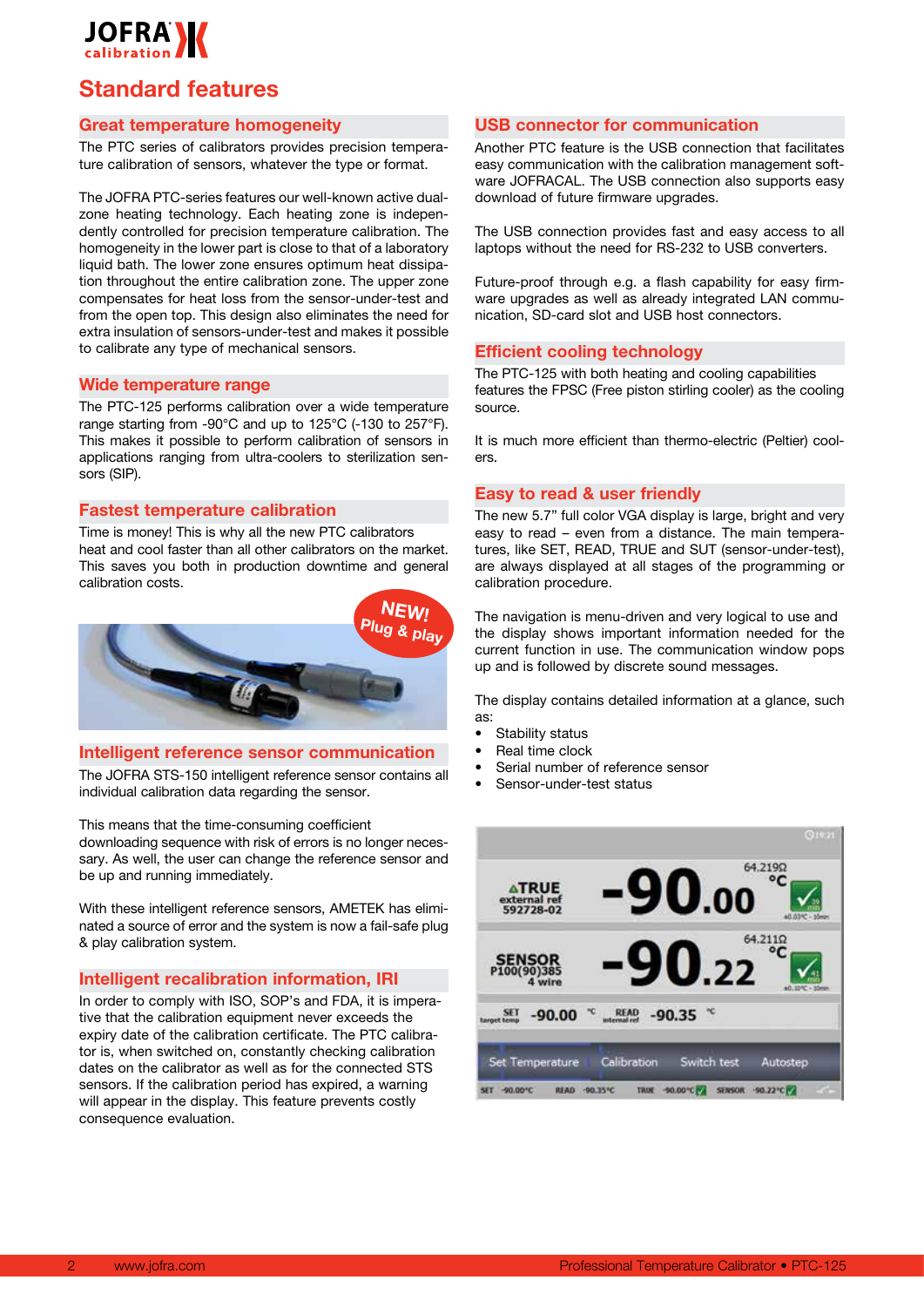

## **Easy to carry**

A calibrator is carried from one job to another and therefore it needs to weigh as little as possible. AMETEK has designed the PTC calibrators to be lightweight and easy to carry, without compromising quality, durability or functionality.

The PTC-125 weighs only 15.2 kg, making it one of the lightest ultra coolers on the market.

## **SET-Follows-TRUE (Models B & C only)**

The "SET-Follows-TRUE" mode makes the instrument tune in to the temperature reading of the external reference "TRUE" meets the desired "SET" temperature. This feature is important when it is critical that the temperature of the calibration zone matches the desired temperature when measured with accurate external reference sensors.

#### **Reading of sensor-under-test (Model B only)**

Model B is equipped with a built-in accurate measuring circuit for sensor-under-test (input), which enables measurement of virtually any type of temperature sensors including: Resistance thermometers (RTD), thermocouples (TC), transmitters, milliamps (mA) and thermostats.

PTC calibrators can be user-programmed from the keyboard for fully-automatic sensor calibrations. Once the unit is programmed, the instrument is self-operating and performs the configured calibration routine. All calibration data and results are stored and can be read on the display.

#### **Switch test (Model B only)**

Users may perform a thermoswitch test and find "Open", "Closed" and the hysteresis (deadband) automatically. The instrument retains the last 20 test results.

#### **Auto stepping**

Up to 20 different temperature steps may be programmed including the hold time for each step. Upon completion of an auto-step routine, the user can read the results for the sensor-under-test on the PTC display. Results from twenty auto-step calibrations can be held.

The "Set temperature" feature allows the user to set the exact desired temperature with a resolution of 0.01°C (0.002°F).

#### **Instrument setups**

The PTC series allows the user to store up to 10 complete instrument setups. You may store all types of information including temperature units, stability criteria, use of external reference sensors, resolutions, sensors-under-test (SUT), conversions to temperature, display contrasts, etc. The setup may be recalled at any time.

#### **Maximum and minimum temperatures**

From the setup menu, the user can select the maximum and minimum temperature limit for the calibrator. This function prevents damage to the sensor-under-test caused by excessive temperatures and it helps reduce sensor drift from exposure to too high temperatures. This feature can be locked with an access code.

## **Enhanced stability**

A stability indicator shows when the PTC calibrator has reached the desired temperature and is stable. The user may change the stability criteria for the external reference and the sensor-under-test quickly and simply. The stability criterion is the user's security of a correct calibration. A count-down timer is displayed next to the temperature read-out.

## **Specially-designed carrying case**

AMETEK has designed an all-in-one carrying case that makes it possible to store the STS reference sensor in the carrying case with optimal physical protection. There is room for inserts and insulation plugs to cover all sensorunder-test dimensions and compartments for the wires, manuals, certificates, plugs, insert tools, etc.

All compartments are specially designed to hold the above-mentioned items (5 inserts). This makes it easy to keep track of all your accessories.

For optimum protection of the calibrator and the accessories, the compartments are designed to hold the accessories firmly in place during transportation.



### **JOFRACAL calibration software**



JOFRACAL is a highly versatile calibration software that is supplied together with the PTC calibrator. The software ensures easy calibration of all kind of temperature sensors, such as RTD´s, thermocouples, transmitters and thermoswitches.

Furthermore, it can be used for pressure calibration i.e. pressure gauges and pressure switches.

In conjunction with JOFRACAL, PTC calibrators can:

- Operate as a stand-alone instrument, using advanced calibration routines without the assistance of a personal computer on site. The work order functionality
- Prevent unauthorized changes to a calibration routine. Personnel who are not authorized to alter a calibration routine cannot do so

Once all calibrations are completed, the data may be uploaded to JOFRACAL for printing of certificates. The data collected may be stored on the personal computer for later recall or analysis.

JOFRACAL offers extended output formats of the captured calibration data such as PDF file format and ASCII/ semicolon separated text format for further processing and calculation of data in spreadsheets and word processors.

#### **Free download at www.jofra.com**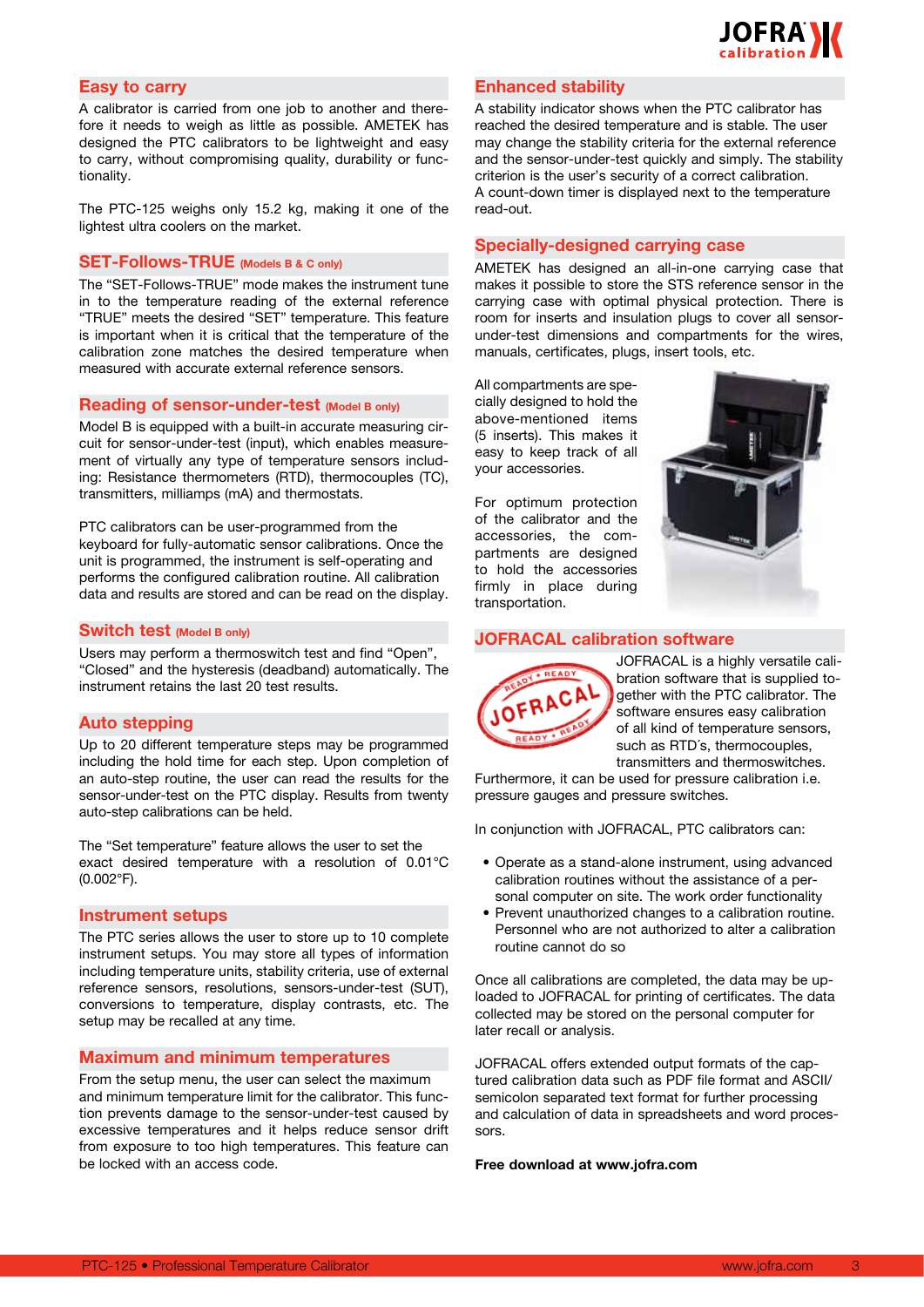

## **Optional features**

## **Unique reference sensors**

The STS-150 reference sensor is designed with a 90˚-angled rod to fit the calibrator so it is only slightly higher than the top of the PTC calibrator.

The unique design makes it possible to calibrate threaded sensors and sensors with connection heads without any problems. STS-150 reference sensors also alert you when your calibration has expired.

## **Increased capacity with JOFRA ASM**

Using the PTC series together with the ASM, Advanced Signal Multi-scanner, offers a great time-saving automatic solution to calibrate multiple temperature sensors at the same time. The ASM series is an eight channel scanner controlled by JOFRACAL software on a PC. Up to 3 ASM units can be stacked to calibrate up to 24 sensors at a time. It can handle signals from 2-, 3- and 4 wire RTD's, thermocouples, transmitters, temperature switches and voltage.



#### **Sensor support rod**

The support rod is lightweight and easy to mount on the PTC. Two fixing holes are integrated in the calibrator where the support rods can be mounted.



## **Multi-hole insert kits**

Two special multi-hole insert kits have been developed to comply with calibration of almost any sensor diameter without having to buy numerous inserts.

The first kit is a metric insert kit consisting of four inserts covering all diameters from 3 to 13 mm. The other is an imperial insert kit consisting of three inserts covering six different sizes from 1/8" to 7/16".

All inserts have holes for STS reference sensors.

## **Optional PTC firmware package, U1**

*Optional feature for B model only. See Option U1 in ordering code.*

The PTC calibrator can be supplied with additional functionality.

- 1. Engineering units in display
- 2. Work order functionality
- 3. Additional sensor under test input types\*

\*Pt10(90)385, Pt50(90)385, Pt200(90)385, Pt500(90)385, Pt50(90)391, M50(90)428, M100(90)428, Pt100 Mill and YSI-400

*Upon buying the User Interface functionality, U1, the following three capabilities are enabled.*

### **Documenting temperature calibrator**

*Optional feature for B model only. See Option U1 in ordering code.* 

The PTC calibrator can store calibration procedures and may be taken out to the process site without bringing a personal computer.

This allows the PTC calibrator to:

- • Operate as a stand-alone instrument, using advanced calibration routines without the assistance of a personal computer on site. This is the work order functionality
- Prevent unauthorized changes to a calibration routine. Personnel who are not authorized to alter a calibration routine cannot do so

Once all calibrations are completed, the data may be uploaded to the JOFRACAL for printing of certificates. The data collected may be stored on the personal computer for later recall or analysis.

#### **As found/As left**

*Optional feature for B model only. See Option U1 in ordering code.* 

On the B model you can, when running a calibration initiated from a work order, select the calibration as an As Found or an As Left calibration.

## **Calibration of indication devices**

*Optional feature for B model only. See Option U1 in ordering code.* 

When calibrating the B model an indicating device in the work order mode, users may key in the results during or after the test. Using the "Calibration info" function, the user may view the complete calibration task, including the "Scenario" before the calibration takes place.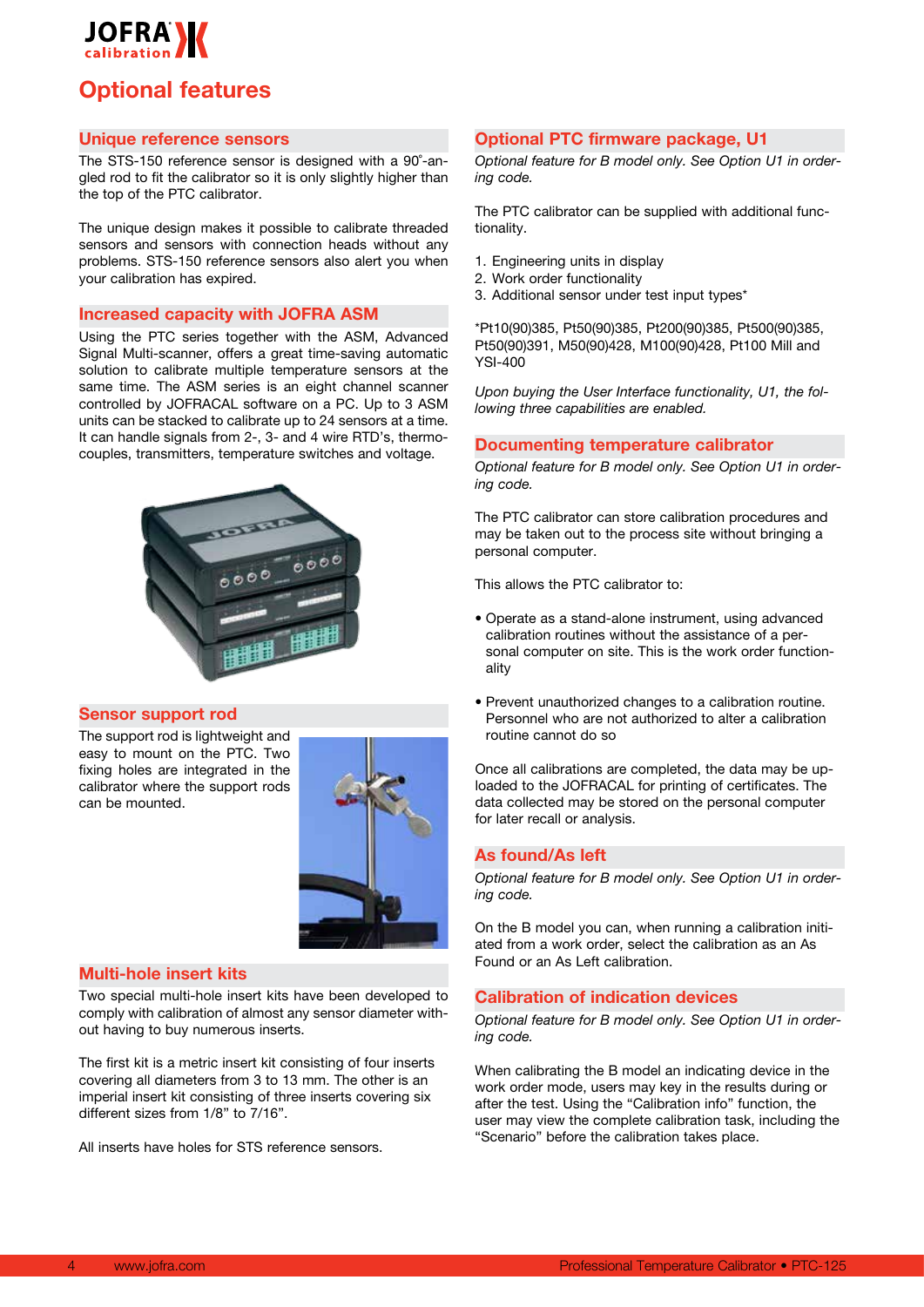

## **Superiour Temperature Reference Sensor JOFRA STS-150**





## SPECIFICATIONS STS-150 A 912

#### **Temperature range**

All sensors................................-90 to 125°C/-130 to 257°F

## **Accuracy**

Hysteresis<sup>1)</sup> @ 0°C / 32°F ............................. 0.01°C / 0.02°F Long term stability<sup>2)</sup> @ 0°C / 32°F.... typ. 0.016°C / 0.029°F Repeatability1).......................................... 0.004°C / 0.007°F 1) When used in the range -90 to 125°C / -130 to 257°F

<sup>2)</sup> When exposed to 125°C / 257°F for 100 hours. Stability will depend on actual use of the sensor.

## **Sensing element**

Type............................................................................PT100

## **Response time**

|  | STS-150 A (4 mm / 0.16 in): $T_{0.9}$ (90%) 18 sec. |
|--|-----------------------------------------------------|

#### **Dimensions**

### **Standard delivery**

STS-150 A sensor Plastic protection case Accredited certificate Cable Manual

**Compatible JOFRA instruments**

DTI-050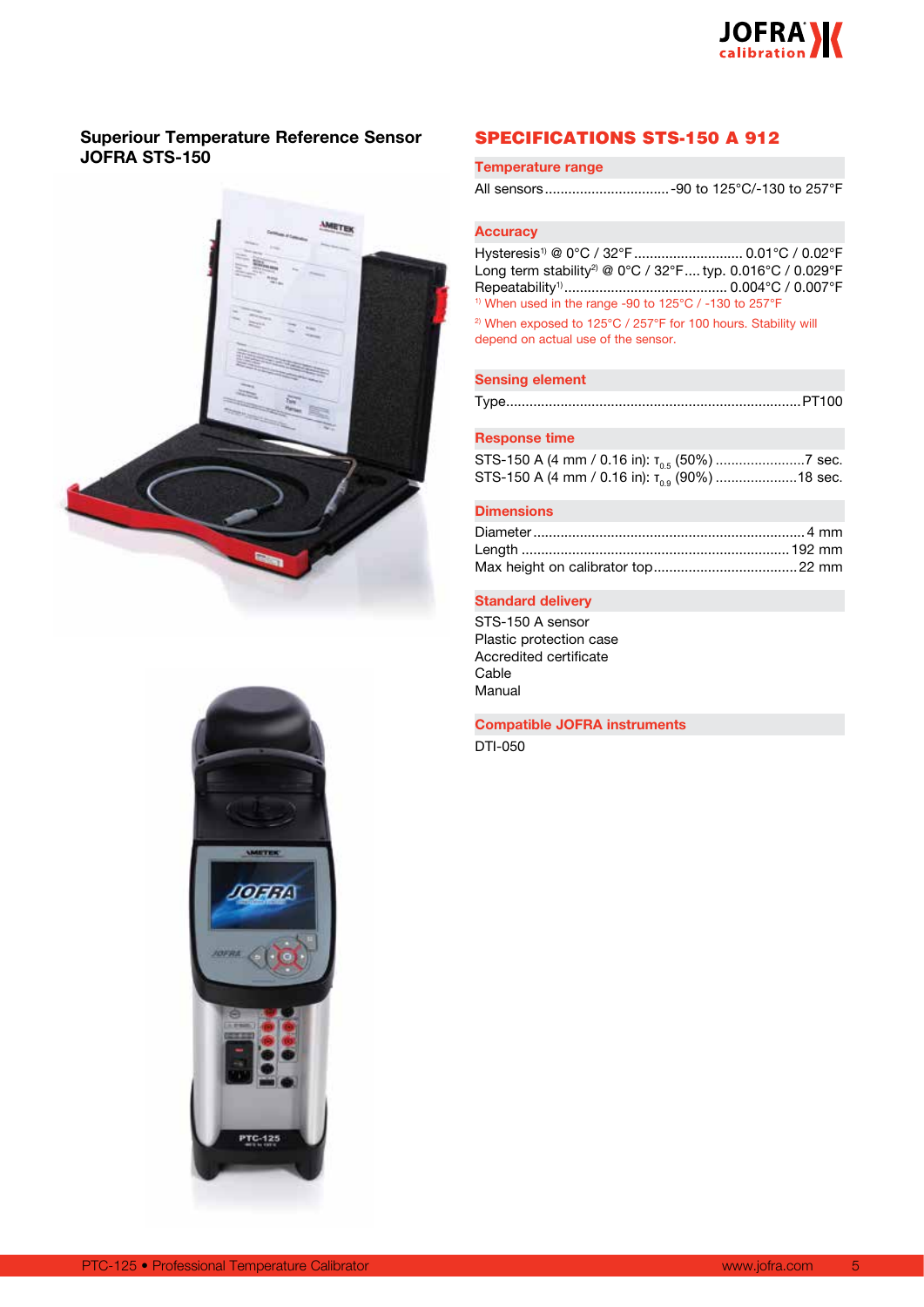

## FUNCTIONAL SPECIFICATIONS

#### **Temperature range**

@ ambient temp. 0°C/32°F ......-90 to 125°C/-130 to 257°F @ ambient temp. 23°C/73°F ....-90 to 125°C/-130 to 257°F @ ambient temp. 40°C/104°F ....-73 to 125°C/-99 to 257°F

#### **Accuracy (model B & C) with external STS ref. sensor**

PTC-125 B & C.......................................... ±0.07°C/±0.13°F 12-month period. Relative to reference standard. Specifications by use of the external JOFRA STS-150 reference sensor.

#### **Accuracy with internal reference sensor**

PTC-125 A, B & C ..................................... ±0.30°C/±0.54°F

#### **Stability**

PTC-125 .................................................±0.03°C/±0.054°F1) Measured after the stability indicator has been on for 15 minutes. Measuring time is 30 minutes.

#### **Radial homogeneity (difference between holes)**

PTC-125 .........................................................0.01°C/0.02°F

#### **Resolution (user-selectable)**

All temperatures .....................................1° or 0.1° or 0.01°

## **Heating time**

PTC-125 -90 to 23°C/-130 to 73°F............. 15 minutes 23 to 125°C/73 to 257°F.............. 13 minutes

#### **Cooling time**

PTC-125 125 to 23°C/257 to 73°F.............. 40 minutes 23 to -80°C/73 to -112°F............. 75 minutes -80 to -90°C/-112 to -130°F........ 30 minutes 23 to -90°C/73 to -130°F........... 105 minutes 125 to -90°C/257 to -130°F....... 145 minutes

#### **Time to stability (approx.)**

PTC-125 ............................................................. 10 minutes

#### **Immersion depth**

PTC-125 ....................................................... 190 mm/6.3 in

## INPUT SPECIFICATIONS

All input specifications apply to the dry block of the calibrator running at the respective temperature (stable plus an additional 20 minute period). Input specifications are not applicable to the PTC-A models.

#### **RTD reference input (B & C models only)**

Type................... 4-wire RTD with true ohm measurements<sup>1)</sup> F.S. (Full Scale) ......................................................400 ohm Accuracy (12 months) ........ ±(0.003% rdg. + 0.0007% F.S.)

| RTD Type  | <b>Femperature</b> |        | 12 months |            |
|-----------|--------------------|--------|-----------|------------|
|           | °C                 | ∘⊏     | °C        | ᅂ          |
| Pt100     | $-90$              | $-130$ | ±0.02     | ±0.03      |
| reference |                    | 32     | ±0.02     | ±0.03      |
|           | 125                | 257    | ±0.02     | $\pm 0.04$ |

*Note 1: True ohm measurement is an effective method to eliminate errors from induced thermoelectrical voltage.*

#### **RTD sensor-under-test input (B model only)**

| Accuracy (12 months) ± (0.006% Rdg.+0.015% F.S.)                         |
|--------------------------------------------------------------------------|
|                                                                          |
| Accuracy (12 months) $\pm (0.005\% \text{ Rdg.} + 0.005\% \text{ F.S.})$ |
| 2-wire $\sim$ 2008 and 50 mOhm                                           |

| RTD Type | Temperature |        | 12 months  |            |
|----------|-------------|--------|------------|------------|
|          | °C          | °F     | °C         | °F         |
| Pt1000   | $-90$       | $-130$ | $\pm 0.06$ | ±0.11      |
|          | 0           | 32     | ±0.07      | ±0.12      |
|          | 125         | 257    | ±0.08      | ±0.14      |
| Pt500    | $-90$       | $-130$ | ±0.11      | ±0.20      |
|          | 0           | 32     | ±0.13      | ±0.22      |
|          | 125         | 257    | ±0.13      | ±0.24      |
| Pt100    | $-90$       | $-130$ | ±0.03      | $\pm 0.06$ |
|          | 0           | 32     | ±0.04      | $\pm 0.06$ |
|          | 125         | 257    | ±0.05      | ±0.08      |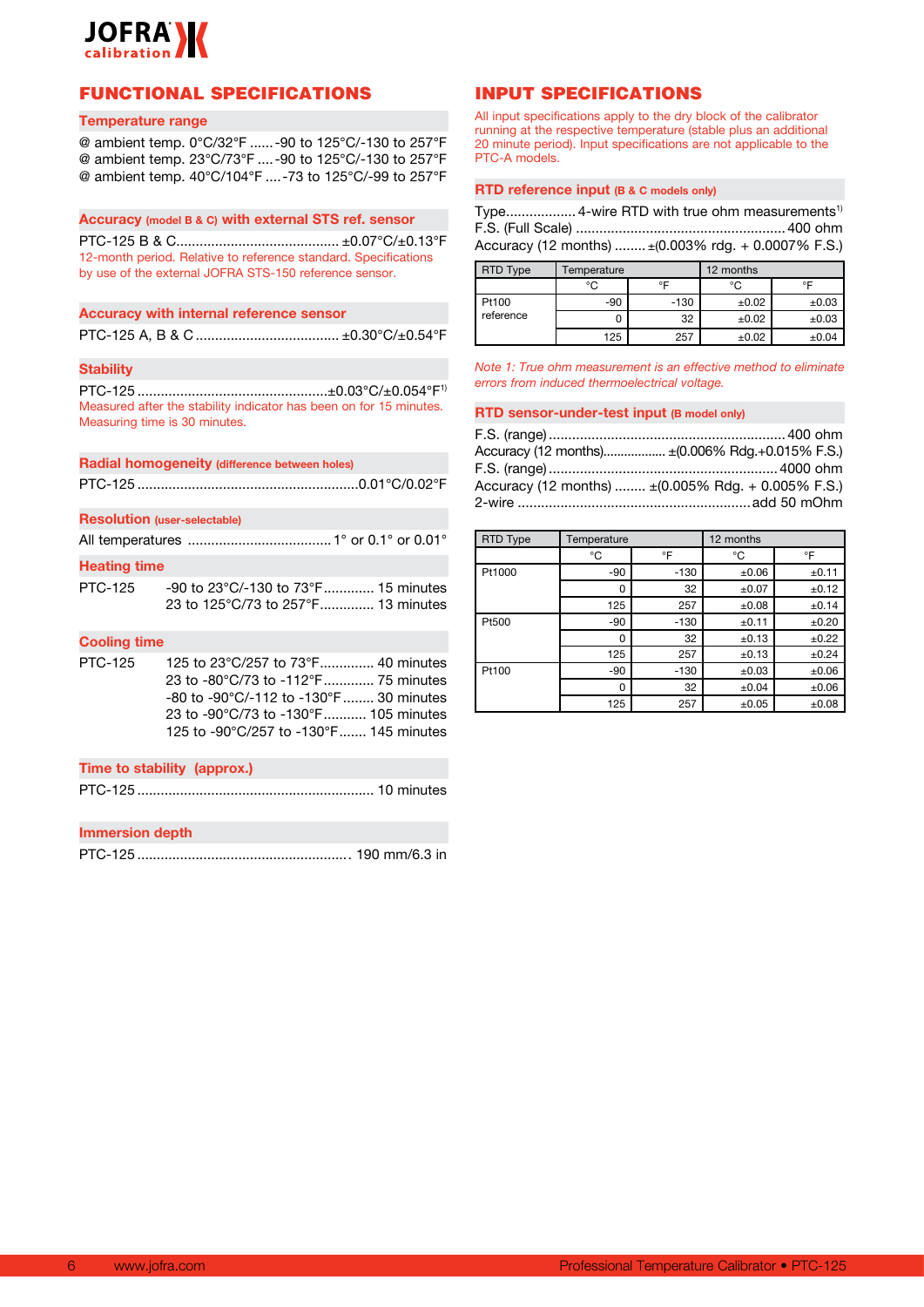

## **Thermocouple input**

| Thermocouple types  E, J, L, K, N, R, S, T, U, B  |  |
|---------------------------------------------------|--|
|                                                   |  |
|                                                   |  |
| Accuracy (12 months)  ± (0.02% Rdg. + 0.01% F.S.) |  |

| <b>TC Type</b> | Temperature |        | 12 months* |            |
|----------------|-------------|--------|------------|------------|
|                | °C          | °F     | °C         | °F         |
| E              | $-90$       | $-130$ | ±0.19      | ±0.34      |
|                | 0           | 32     | ±0.13      | ±0.24      |
|                | 125         | 257    | ±0.14      | ±0.24      |
| J              | $-90$       | $-130$ | ±0.21      | ±0.37      |
|                | 0           | 32     | ±0.15      | ±0.28      |
|                | 125         | 257    | ±0.17      | ±0.30      |
| K              | $-90$       | $-130$ | ±0.27      | ±0.49      |
|                | 0           | 32     | ±0.20      | ±0.35      |
|                | 125         | 257    | ±0.22      | ±0.39      |
| T              | $-90$       | $-130$ | ±0.29      | ±0.52      |
|                | 0           | 32     | ±0.20      | ±0.36      |
|                | 125         | 257    | ±0.18      | ±0.33      |
| R              | $-50$       | $-58$  | ±2.06      | ±3.72      |
|                | 0           | 32     | ±1.44      | ±2.60      |
|                | 125         | 257    | ±1.01      | ±1.82      |
| S              | $-50$       | $-58$  | ±1.87      | ±3.36      |
|                | 0           | 32     | ±1.42      | ±2.55      |
|                | 125         | 257    | ±1.03      | ±1.86      |
| N              | $-90$       | $-130$ | ±0.38      | ±0.69      |
|                | 0           | 32     | ±0.30      | ±0.54      |
|                | 125         | 257    | ±0.28      | ±0.50      |
| U              | $-90$       | $-130$ | ±0.27      | ±0.49      |
|                | 0           | 32     | ±0.20      | $\pm 0.35$ |
|                | 125         | 257    | ±0.19      | ±0.34      |

#### $*$  Excl. CJC accuracy  $\pm 0.3^{\circ}$ C /  $\pm 0.54^{\circ}$ F.

#### **Transmitter supply**

## **Transmitter input mA (B model only)**

| Accuracy (12 months) ±(0.02% Rdg. +0.01% F.S.) |
|------------------------------------------------|

### **Switch input (B model only)**

| Switch dry contacts |  |
|---------------------|--|
|                     |  |
|                     |  |

#### **Mains specifications**

| Frequency, non US deliveries 50 Hz $\pm$ 5, 60 Hz $\pm$ 5 |
|-----------------------------------------------------------|
|                                                           |
|                                                           |

#### **Communication interface**

|                        | Serial data interface USB 2.0 device port       |
|------------------------|-------------------------------------------------|
|                        | Serial data interface USB 2.0 host double port* |
|                        |                                                 |
|                        |                                                 |
| * for future expansion |                                                 |

for future expansion.

#### **Miscellaneous**

| Storage temperature  - 20 to 50°C/-4 to 122°F |  |
|-----------------------------------------------|--|
|                                               |  |
|                                               |  |

## PHYSICAL SPECIFICATIONS

#### **Weight and instrument size (L x W x H)**

| PTC-125 531 x 169 x 432 mm/20.9 x 6.65 x 17.0 in |
|--------------------------------------------------|

#### **Shipping (including carrying case)**

| PTC-125 800 x 500 x 800 mm/31.5 x 19.7 x 31.5 in |  |  |
|--------------------------------------------------|--|--|

Note: Shipped on ½ pallet, binded.

## INSERTS

## **Insert dimensions**

| PTC-125 outer diameter 29.7 mm/1.17 in |
|----------------------------------------|
|                                        |
|                                        |

## **Weight of non-drilled insert (approx.)**

PTC-125 .........................................................290 g/10.2 oz

*Use of other inserts may reduce the performance of the calibrator. To get the best results, the insert dimensions, tolerance and material is critical. We advise using JOFRA inserts, as they guarantee trouble-free operation.*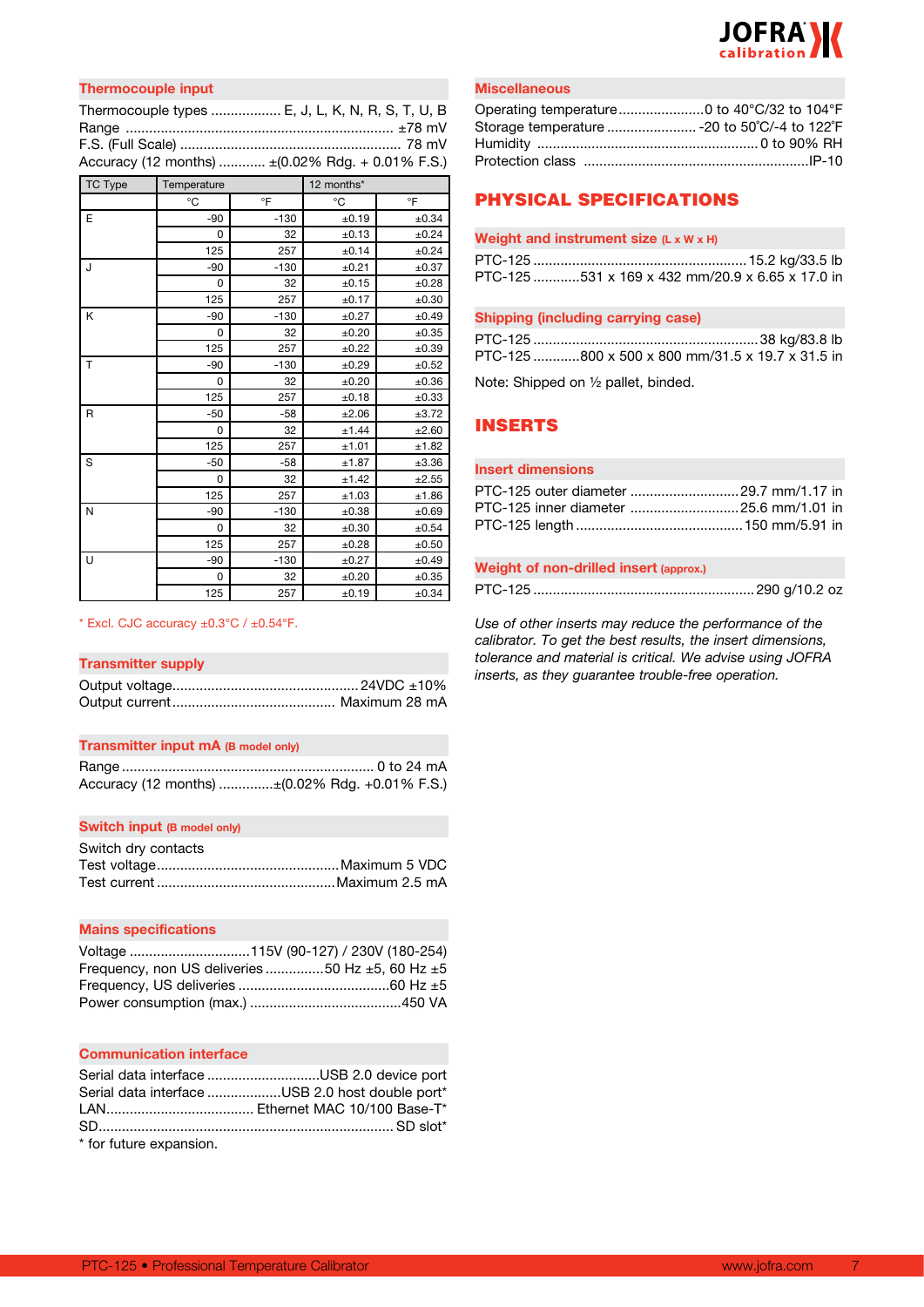

## PREDRILLED INSERTS FOR PTC-125

All predrilled inserts have holes for:

4 mm reference sensor • ¼" reference sensor • 3 mm hole for a sensor All inserts are supplied with an insulation plug drilled with the necessary holes.



| Spare part no. for predrilled inserts with reference holes |                   |                      |  |  |  |
|------------------------------------------------------------|-------------------|----------------------|--|--|--|
|                                                            | <b>Instrument</b> |                      |  |  |  |
| <b>Sensor diameter</b>                                     | Insert code 1     | <b>PTC-125 A/B/C</b> |  |  |  |
| 3 mm                                                       | 003               | 128477               |  |  |  |
| 4 mm                                                       | 004               | 128478               |  |  |  |
| 5 <sub>mm</sub>                                            | 005               | 128479               |  |  |  |
| 6 mm                                                       | 006               | 128480               |  |  |  |
| 7 mm                                                       | 007               | 128481               |  |  |  |
| 8 mm                                                       | 008               | 128482               |  |  |  |
| 9 mm                                                       | 009               | 128483               |  |  |  |
| $10 \text{ mm}$                                            | 010               | 128484               |  |  |  |
| $11$ mm                                                    | 011               | 128485               |  |  |  |
| $12 \text{ mm}$                                            | 012               | 128486               |  |  |  |
| $13 \, \text{mm}$                                          | 013               | 128487               |  |  |  |
| $14 \text{ mm}$                                            | 014               | 128488               |  |  |  |
| $15 \, \mathrm{mm}$                                        | 015               | 128489               |  |  |  |
| <b>16 mm</b>                                               | 016               | 128490               |  |  |  |
| Package of the above inserts                               | <b>SMM</b>        | 128492               |  |  |  |

| Spare part no. for predrilled inserts with reference holes |                                                  |        |  |  |
|------------------------------------------------------------|--------------------------------------------------|--------|--|--|
|                                                            | <b>Instrument</b>                                |        |  |  |
| Sensor diameter                                            | Insert code <sup>1</sup><br><b>PTC-125 A/B/C</b> |        |  |  |
| $1/8$ in                                                   | 125                                              | 128468 |  |  |
| $3/16$ in                                                  | 187                                              | 128469 |  |  |
| $1/4$ in                                                   | 250                                              | 128470 |  |  |
| $5/16$ in                                                  | 312                                              | 128471 |  |  |
| $3/8$ in                                                   | 375                                              | 128472 |  |  |
| $7/16$ in                                                  | 437                                              | 128473 |  |  |
| $1/2$ in                                                   | 500                                              | 128474 |  |  |
| $9/16$ in                                                  | 562                                              | 128475 |  |  |
| $5/8$ in                                                   | 625                                              | 128476 |  |  |
| Package of the above inserts                               | <b>SIM</b>                                       | 128491 |  |  |

Note 1: Use the insert code, when ordering a JOFRA standard insert together with the PTC calibrator.



## UNDRILLED INSERTS FOR PTC SERIES

| Inserts, undrilled incl. insulation plugs                                                                   |                          |                      |  |  |  |
|-------------------------------------------------------------------------------------------------------------|--------------------------|----------------------|--|--|--|
|                                                                                                             | Instrument               |                      |  |  |  |
| <b>Inserts</b>                                                                                              | Insert code <sup>1</sup> | <b>PTC-125 A/B/C</b> |  |  |  |
| 5-pack, undrilled inserts with no holes                                                                     | UN <sub>1</sub>          | 128453               |  |  |  |
| 5-pack, undrilled inserts with two holes for STS reference sensors<br>$(4mm & \frac{1}{4}) and a 3 mm hole$ | UN3                      | 128455               |  |  |  |
| Undrilled insulation plug                                                                                   |                          | 126040               |  |  |  |

Note 1: Use the insert code, when ordering a JOFRA standard undrilled insert together with the PTC calibrator.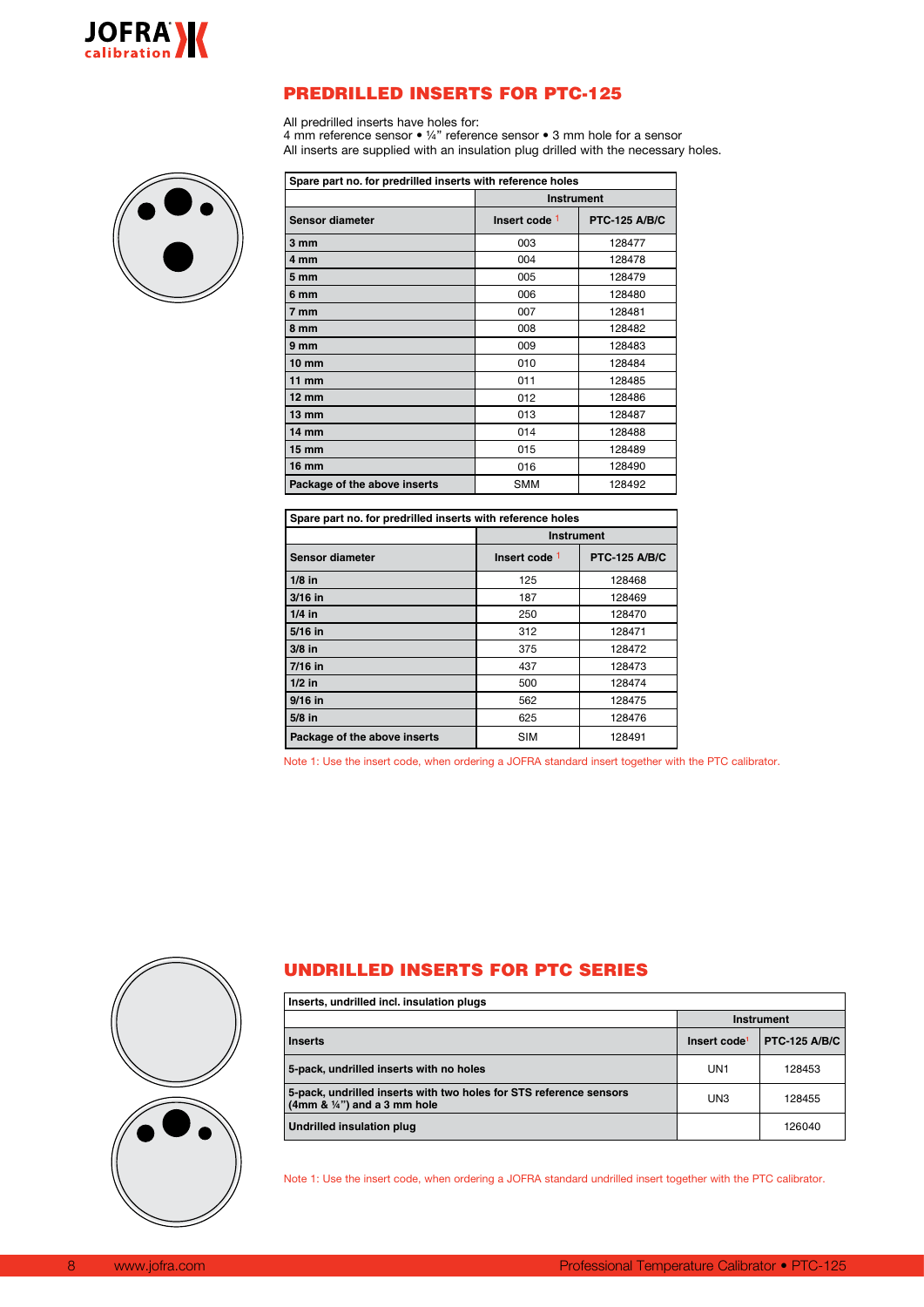

## MULTI-HOLE INSERTS FOR PTC-125 - METRIC (MM)

All inserts are supplied with an insulation plug drilled with the necessary holes.

| Spare part no. for multi-hole inserts - metric (mm)                       |                   |        |  |  |  |
|---------------------------------------------------------------------------|-------------------|--------|--|--|--|
|                                                                           | <b>Instrument</b> |        |  |  |  |
| <b>PTC-125 A/B/C</b><br>Insert code <sup>1</sup><br>Insert type           |                   |        |  |  |  |
| Multi-hole type 1                                                         | M01               | 128456 |  |  |  |
| Multi-hole type 2                                                         | M02               | 128457 |  |  |  |
| Multi-hole type 3                                                         | M03               | 128458 |  |  |  |
| Multi-hole type 4                                                         | M04               | 128459 |  |  |  |
| Multi-hole type 7                                                         | M07               | 128462 |  |  |  |
| Multi-hole type 8                                                         | M08               | 128463 |  |  |  |
| Multi-hole type 9                                                         | M09               | 128464 |  |  |  |
| Set of four Metric Multi Inserts, 3mm to<br>13mm<br>(M04, M07, M08 & M09) | <b>SMX</b>        | 128466 |  |  |  |



Note 1: Use the insert code, when ordering a JOFRA standard multi-hole insert together with the PTC calibrator.







Multi-hole M03

## MULTI-HOLE INSERTS FOR PTC-125 - IMPERIAL (INCH)

All inserts are supplied with an insulation plug drilled with the necessary holes.

| Spare part no. for multi-hole inserts - imperial (inch)                        |                          |                      |  |  |  |  |
|--------------------------------------------------------------------------------|--------------------------|----------------------|--|--|--|--|
|                                                                                | <b>Instrument</b>        |                      |  |  |  |  |
| Insert code                                                                    | Insert code <sup>1</sup> | <b>PTC-125 A/B/C</b> |  |  |  |  |
| Multi-hole type 5                                                              | M05                      | 128460               |  |  |  |  |
| Multi-hole type 6                                                              | M06                      | 128461               |  |  |  |  |
| Multi-hole type 10                                                             | M <sub>10</sub>          | 128465               |  |  |  |  |
| Set of three Imperial Multi Inserts, 1/8 to<br>7/16"<br>(Incl. M05, M06 & M10) | <b>SIX</b>               | 128467               |  |  |  |  |

Note 1: Use the insert code, when ordering a JOFRA standard multi-hole insert together with the PTC calibrator.

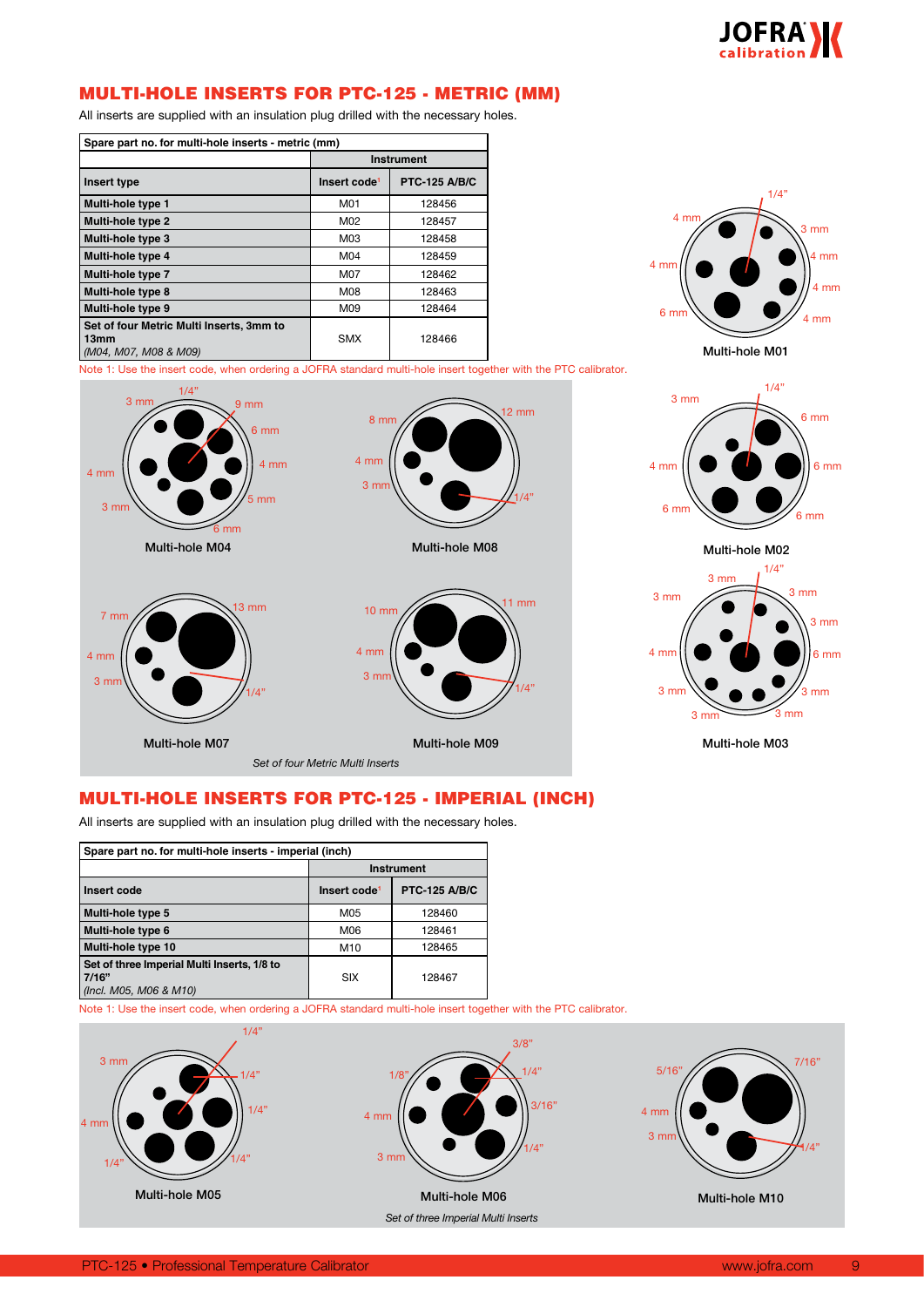



## FUNCTIONAL COMPARISON

|                                                    | Model A | Model B     | Model C |
|----------------------------------------------------|---------|-------------|---------|
| Input                                              | None    | ref and SUT | ref     |
| Dual-zone heating/cooling block                    |         |             |         |
| MVI - Mains Variance Immunity (or similar)         |         |             |         |
| Stability indicator                                |         |             |         |
| Automatic step function                            |         |             |         |
| USB communication                                  |         |             |         |
| Display resolution 0.01°C/°F/K                     |         |             |         |
| Programmable max. temperature                      |         |             |         |
| External precision reference sensor input          |         |             |         |
| "SET" follows "TRUE"                               |         |             |         |
| Input for RTD, TC, mA                              |         |             |         |
| 4-20 mA transmitter input incl. 24 VDC supply      |         |             |         |
| All inputs scalable to temperature                 |         |             |         |
| Automatic switch test (open, close and hysteresis) |         |             |         |

*Ref = Reference sensor, STS-150*

*SUT = sensor-under-test*

## STANDARD DELIVERY

|                                                                           | Model A | Model B | Model C |
|---------------------------------------------------------------------------|---------|---------|---------|
| PTC dry-block calibrator (user spcified)                                  |         |         |         |
| Mains power cable (user specified)                                        |         |         |         |
| Tool for insertion tubes                                                  |         |         |         |
| <b>JOFRACAL</b>                                                           |         |         |         |
| USB cable                                                                 |         |         |         |
| Set of rubber cones for insulation plugs                                  |         |         |         |
| Carrying case                                                             |         |         |         |
| Manual                                                                    |         |         |         |
| Traceable certificate - temperature performance                           |         |         |         |
| Traceable certificate<br>- input performance for reference sensor         |         |         |         |
| Traceable certificate<br>- input performance for sensor-under-test inputs |         |         |         |
| Test cables (2 x red, 2 x black)                                          |         |         |         |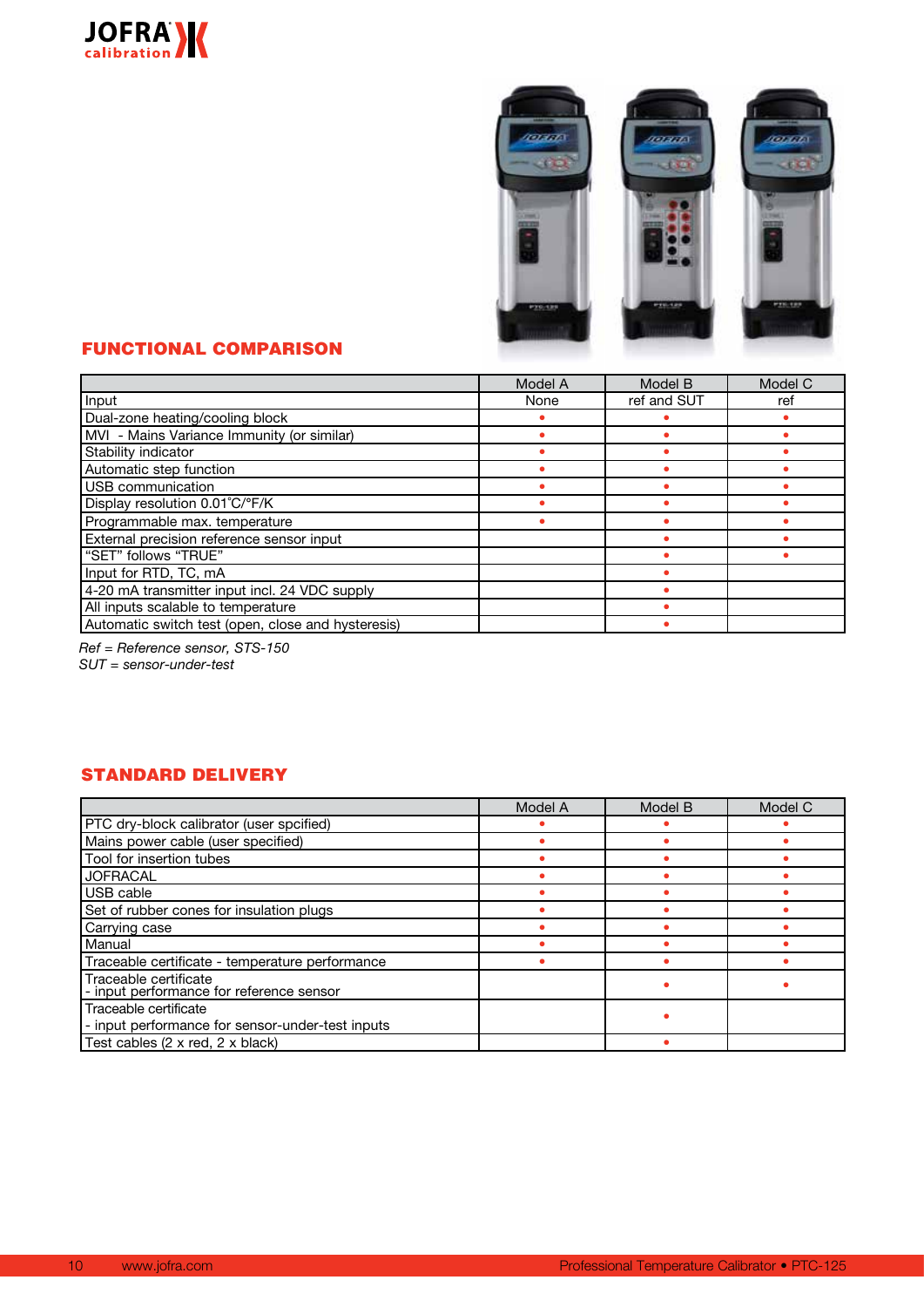

## ORDERING INFORMATION

| Order number  |            |     |   |            |     |    |                                                               |     |                                                             | Description                                                                                                                                                                                                  |  |  |
|---------------|------------|-----|---|------------|-----|----|---------------------------------------------------------------|-----|-------------------------------------------------------------|--------------------------------------------------------------------------------------------------------------------------------------------------------------------------------------------------------------|--|--|
|               |            |     |   |            |     |    |                                                               |     |                                                             | <b>Base model number</b>                                                                                                                                                                                     |  |  |
| <b>PTC125</b> |            |     |   |            |     |    |                                                               |     |                                                             | PTC-125 series, -90°C to 125°C (-130°F to 257°F)                                                                                                                                                             |  |  |
|               |            |     |   |            |     |    |                                                               |     |                                                             | <b>Model version</b>                                                                                                                                                                                         |  |  |
| Α             |            |     |   |            |     |    |                                                               |     |                                                             | Basic model, without input                                                                                                                                                                                   |  |  |
| В             |            |     |   |            |     |    |                                                               |     |                                                             | Full model, incl. Reference sensor input, Sensor-under-test input                                                                                                                                            |  |  |
|               | C          |     |   |            |     |    |                                                               |     |                                                             | Middle model, incl. Reference sensor input                                                                                                                                                                   |  |  |
|               |            |     |   |            |     |    |                                                               |     |                                                             | <b>Power supply (US deliveries 60 Hz only)</b>                                                                                                                                                               |  |  |
|               |            | 115 |   |            |     |    |                                                               |     |                                                             | <b>115VAC</b>                                                                                                                                                                                                |  |  |
|               |            | 230 |   |            |     |    |                                                               |     |                                                             | <b>230VAC</b>                                                                                                                                                                                                |  |  |
|               |            |     |   |            |     |    |                                                               |     |                                                             | <b>Mains power cable</b>                                                                                                                                                                                     |  |  |
|               |            |     | A |            |     |    |                                                               |     |                                                             | European, 230V                                                                                                                                                                                               |  |  |
|               |            |     | В |            |     |    |                                                               |     |                                                             | USA/Canada, 115V                                                                                                                                                                                             |  |  |
|               |            |     | C |            |     |    |                                                               |     |                                                             | <b>UK, 240V</b>                                                                                                                                                                                              |  |  |
|               |            |     | D |            |     |    |                                                               |     |                                                             | South Africa, 220V                                                                                                                                                                                           |  |  |
|               |            |     | Е |            |     |    |                                                               |     |                                                             | Italy, 220V                                                                                                                                                                                                  |  |  |
|               |            |     | F |            |     |    |                                                               |     |                                                             | Australia, 240V                                                                                                                                                                                              |  |  |
|               |            |     | G |            |     |    |                                                               |     |                                                             | Denmark, 230V                                                                                                                                                                                                |  |  |
|               |            |     | н |            |     |    |                                                               |     |                                                             | Switzerland, 220V                                                                                                                                                                                            |  |  |
|               |            |     | I |            |     |    |                                                               |     |                                                             | Israel, 230V                                                                                                                                                                                                 |  |  |
|               |            |     |   |            |     |    |                                                               |     |                                                             | <b>Insert type and size</b>                                                                                                                                                                                  |  |  |
|               |            |     |   | <b>NON</b> |     |    |                                                               |     |                                                             | No insert selected (standard)                                                                                                                                                                                |  |  |
|               | <b>UNX</b> |     |   |            |     |    |                                                               |     | 1 x Undrilled Insert (Please see Insert selection for code) |                                                                                                                                                                                                              |  |  |
|               | XXX        |     |   |            |     |    | 1 x Single hole insert (Please see Insert selection for code) |     |                                                             |                                                                                                                                                                                                              |  |  |
|               | <b>MXX</b> |     |   |            |     |    | 1 x Multi hole insert (Please see Insert selection for code)  |     |                                                             |                                                                                                                                                                                                              |  |  |
|               |            |     |   |            | SIX |    |                                                               |     |                                                             | Set of 3 Imperial multi hole inserts. Covering holes from 1/8" to 7/16"                                                                                                                                      |  |  |
|               |            |     |   | <b>SMX</b> |     |    |                                                               |     |                                                             | Set of 4 Metric multi hole inserts. Covering holes from 3mm to 13mm                                                                                                                                          |  |  |
|               |            |     |   |            | SIM |    |                                                               |     |                                                             | Set of 9 Imperial inserts. Covering holes from 1/8" to 5/8"                                                                                                                                                  |  |  |
|               |            |     |   | <b>SMM</b> |     |    |                                                               |     |                                                             | Set of 14 Metric inserts. Covering holes from 3mm to 16mm                                                                                                                                                    |  |  |
|               |            |     |   |            |     |    |                                                               |     |                                                             | <b>User Interface Functionality</b>                                                                                                                                                                          |  |  |
|               |            |     |   |            |     | U1 |                                                               |     |                                                             | Complete functionality package - workorders, Full Sensor-Under-Test types, Engineering units (B model only)                                                                                                  |  |  |
|               |            |     |   |            |     |    |                                                               |     |                                                             | External Reference sensor (B & C models only, optional)                                                                                                                                                      |  |  |
|               |            |     |   |            |     |    | R16                                                           |     |                                                             | STS-150 Ref. sensor. Dia. 4mm. Length 192mm (STS150A912EH)                                                                                                                                                   |  |  |
|               |            |     |   |            |     |    |                                                               |     |                                                             | <b>Calibration Certificate</b>                                                                                                                                                                               |  |  |
|               |            |     |   |            |     |    |                                                               | F   |                                                             | Traceable Callibration Certificate. (standard)                                                                                                                                                               |  |  |
|               |            |     |   |            |     |    |                                                               | н   |                                                             | Accredited Calibration Certificate - ISO17025                                                                                                                                                                |  |  |
|               |            |     |   |            |     |    |                                                               | EA  |                                                             | Full EURAMET Calibration Certificate - IS017025                                                                                                                                                              |  |  |
|               |            |     |   |            |     |    |                                                               | FS  |                                                             | Traceable System Calibration Certificate (B & C model only)                                                                                                                                                  |  |  |
|               |            |     |   |            |     |    |                                                               | НS  |                                                             | Accredited System Calibration Certificate (B & C model only) - ISO17025                                                                                                                                      |  |  |
|               |            |     |   |            |     |    |                                                               | EAS |                                                             | Full EURAMET System Calibration Certificate (B & C model only) - ISO17025                                                                                                                                    |  |  |
|               |            |     |   |            |     |    |                                                               |     |                                                             | <b>Accessories</b>                                                                                                                                                                                           |  |  |
|               |            |     |   |            |     |    |                                                               |     | СT                                                          | Solid Protective Carrying case with trolley * Carrying case included in stadard delivery                                                                                                                     |  |  |
|               |            |     |   |            |     |    |                                                               |     | TR                                                          | Solid Protective Carrying case with trolley & Support rod set                                                                                                                                                |  |  |
|               |            |     |   |            |     |    |                                                               |     |                                                             | <b>Sample order number</b>                                                                                                                                                                                   |  |  |
| <b>PTC125</b> | В          | 230 | A |            | SMX | U1 | R16                                                           | EA  | TR                                                          | JOFRA PTC-125 B with 230VAC, EU power cord, set of metric inserts, User Interface functionality, STS-150 ref.<br>sensor, full EA temp. calibration certificate, and carrying case with trolley & support rod |  |  |